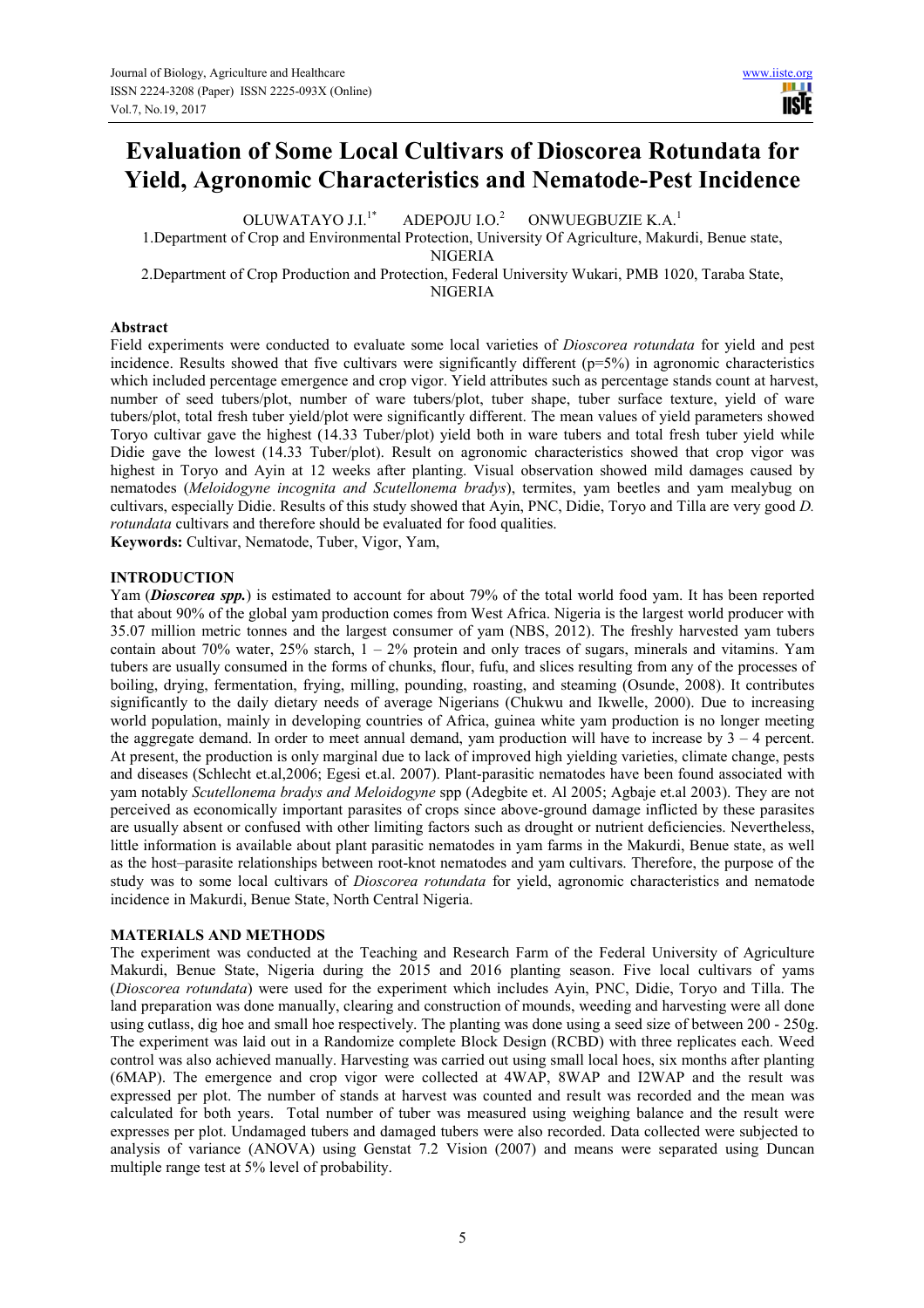## **RESULTS AND DISCUSSION**

The five *rotundata* cultivars showed significant difference in emergence at 4 weeks after planting (4WAP) and 8 Weeks After Planting (8WAP). There was significant difference ( $P > 0.05$ ) in percentage emergence between the five cultivars. While emergence was high at 4WAP and 8WAP for Ayin, it was low for Tilla and Didie at 4WAP and 8WAP respectively. PNC variety gave the highest percentage emergence of 95.67% at 8WAP with 59.67% at 4WAP. Ayin cultivar gave the highest percentage emergence of 66.33% at 4WAP. The lowest percentage emergence at 4WAP was by Tilla with 51.67% while at 8WAP Didie gave the lowest percentage as 75.00% (Table 1). There is significant difference in plant vigor between the five cultivars (Table 1). Ayin and Toryo showed no significant difference in crop vigor both at 8WAP and I2WAP (3.00 and 5.00). This means that, there is high vigor in the two varieties. Whereas PNC, Didie and Tilla also showed no significant difference.

Results of the yield parameters also shows significant difference (P>0.05) between the various cultivars. Percentage number of stands at harvest was significantly different for all cultivars with Ayin having the highest number of stands (Table 1). Again, the number of seed and ware yams produced per plot and the total fresh tuber yield per plot were significantly (P>0.05) different for all cultivars with the highest values recorded for Toryo. There was no significant difference in number of stand at harvest of Ayin and Torgo cultivars. PNC and Didie gave a significant high yield of 77.67 and 79.33 respectively. There are variability in the mean number of seed and ware tubers per plot with Didie having the highest number of seed tubers. Mean number of total fresh tubers were also significantly different for all cultivars. No significant difference was observed in the mean number of ware tubers in Toryo (14.33) and Ayin (14.33), but there was difference among the other three cultivars. Tuber yield was significantly highest in Toryo and Ayin and lowest in Tilla and Didie.

Different kinds of nematodes and pests were also observed to be associated to the different yam cultivars during the study. In PNC cultivar, those observed include; root-knot nematode, *Scuteionema bradys*, termites and yam mealy bug. termites, yam mealybug and yam beetle were observed. Didie cultivar has a great dominance of *S. bradys* which were highly severed. Those observed on Ayin include root-knot nematode and yam beetle with root-knot attack more severe. Root-knot nematode and mealybug were observed on Tilla, the more severe was root-knot. The yam nematode, *S. bradys;* lesion nematode, *Pratylenchus coffeae*, and termite were observed on Tilla with lesion nematode accounting for more severity. Some visible symptoms of these Infections ranges presence of cracks, necrotic lesions, galls or knots to abnormal tuber shape. The availability of *S. bradys* infection symptoms such as cracks, necrotic lesion, dry-rot. Root-knot nematode, *Meloidogyne spp* showed presence of knots or galls, excessive rooting and knobby or warty appearance while *Pralylenchus spp* with pronounced dry rot.

Variation observed on all cultivars during the emergence and in the yield of total fresh tuber could be attributed to genetic and environmental factors. This agreed with the findings of Alvarez and Hahn (1983) which showed that there is great variation in rate of sprouting among cultivars and consequently their potentials difference for seed yam production. The normal sprouting of infected tubers is suppressed and when they sprout; their performance is lower than the ones obtained from healthy seed yams (Fawole, 1998). The susceptible tuber develops crack longitudinally, and flaking off of yam periderm. This is so because *S. brady* is completely an endorparasite in yam tubers. The dry rot was revealed by peeling the skin. The colour seen at first was yellowish and later become brown to dark colouration. The *S. bradys* can result to loss of edible part of tubers, reduced tubers weight or moisture loss (Emehute *et al., 1998*). Characteristic multiple heavy galls, dry rots and lesions observed on infected tubers is associated with the root-knot nematode (*Meloidogyne spp*), the yam nematode (*S. bradys*) and the lesion nematode (*Pralylenchus coffeae*) respectively.

#### **CONCLUSION AND RECOMMENDATION**

Results obtained from this trial showed that the five local *rotundata varieties* performed very well with good yield and agronomic traits, however, on comparison of the five cultivars based on agronomic characteristics and yield attributes, Toryo cultivar showed evidences of high yield and good food quality. It is therefore, recommended for comparative study with improved varieties for food quality in addition to agronomic characteristics, yield attributes and susceptibility to pests and diseases.

#### **REFERENCES**

Adegbite AA, Adesiyan, SO, Agbaje GO, Omoloye AA (2005). Host Suitability of Crops under Yam Intercrop to Root-knot Nematode (*Meloidogyne incognita* Race 2) in South-Western Nigeria. J. Agric. Rural Develop. Trop. Subtrop. 106 (2): 113-118.

Agbaje GO, Adegbite AA, Akinlosotu TA (2003). Performance of new hybrid yam (*D. rotundata* Poir) varieties in the forest zone of Nigeria. Tropicultura 21(3): 149-152.

Chukwu G.O. and Ikwelle M. C. (2000), Yam: Threats to its sustainability in Nigeria In: *PalawijaNews* 17 (1): 1-14.

Egesi c., Okogbenin, E., Mbanaso E. and Fregene M. ( 2007) Induced mutations and marker-breeding for the